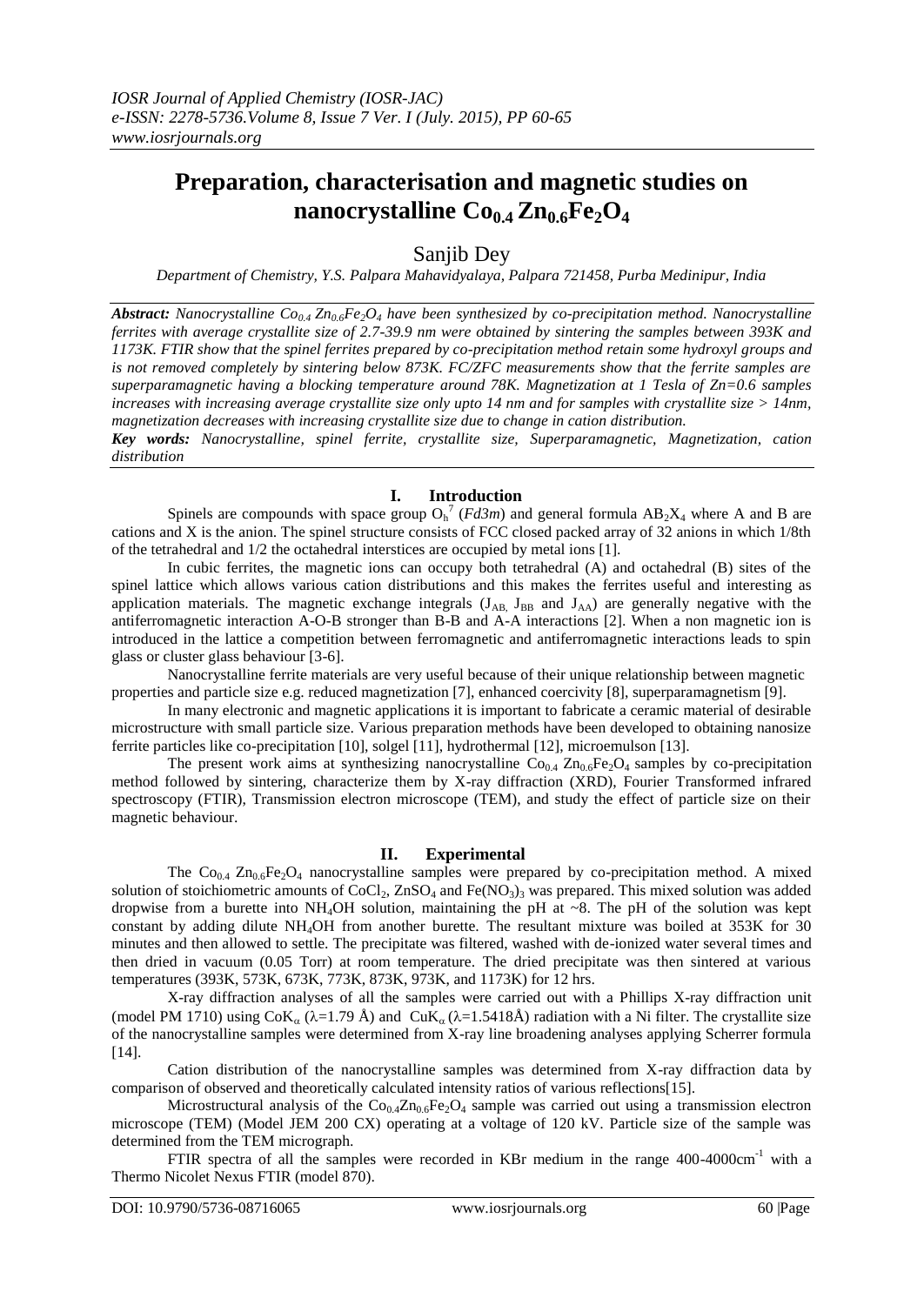The magnetic measurements were carried out using a vibrating sample magnetometer (VSM) between 7K and 303K.

### **III. Results And Discussion**

The XRD patterns in Fig.1 show that all the  $Co_{0.4} Zn_{0.6}Fe_2O_4$  samples sintered at temperatures between 393 K and 1173 K are single phase spinel oxides. The figure however, show that the lines in the XRD patterns of samples sintered below 773 K, are not very sharp as is expected for nanocrystalline samples. The average crystallite size of these samples were found to be in the range of 2.7nm to 39.9 nm. The lattice parameter and crystallite size values of these samples are shown in Table 1. The results in the table show that there is no change in the lattice parameter with change in the sintering temperature i.e. crystallite size. These results indicate that the  $Co_{0.4}Zn_{0.6}Fe_{2}O_{4}$  nanocrystalline samples prepared by co-precipitation method followed by sintering upto 1173 K are nanocrystalline spinel ferrites.

Fig. 2 shows the TEM picture of the  $Co<sub>4</sub>Zn<sub>0.6</sub>Fe<sub>2</sub>O<sub>4</sub>$  sample sintered at 573K. The picture shows the presence of agglomerated particles. The average particle size of this sample determined from the TEM pictures, is 5.6 nm which is larger than the crystallite size determined from the XRD pattern as has also been found in other ferrites [16].

To further confirm the formation of the spinel phase, FTIR of the samples was recorded. Fig 3 shows the FTIR spectra of the ferrite samples sintered at various temperatures. The presence of bands in the 400- 550cm<sup>-1</sup> range in all the spectra, confirm the formation of the spinel phase. The FTIR spectra of the samples sintered upto 873 K however show some additional absorption bands around  $3400 \text{cm}^{-1}$  and  $1620 \text{cm}^{-1}$ respectively. A broad band appearing near 3400 cm<sup>-1</sup>can be assigned to the symmetric stretching mode of vibration of  $-OH$  and the band near 1620 cm<sup>-1</sup> can be assigned to the bending mode of  $-OH$  as has been reported earlier [17].

The temperature dependence of dc magnetization in 0.1 T applied field is shown in Fig. 4 shows that for the 573K sintered samples ZFC magnetization,  $M_{ZFC}$ , gradually increases with increasing temperature from 7K and then a broad maxima appears, followed by decrease of  $M_{ZFC}$ . On heating the samples, the FC magnetization curves of both the samples do not follow the ZFC curve below the temperature of maxima in the ZFC plots. These results clearly show that the samples are superparamagnetic having blocking temperature around 78K.

Fig. 5 show the magnetization vs applied field (upto 1T) plots of all the  $Co_{0.4}Zn_{0.6}Fe_{2}O_{4}$  samples. Figure 5 show that for the CZ6 samples sintered above 873K, with increasing magnetic field, magnetization initially increases followed by very little change, implying magnetization saturation occurs below 1 Tesla. The samples sintered below 873 K however show a regular increase in magnetization with no tendency of magnetization saturation. Such behaviour is usually expected in superparamagnetic samples. Thus it appears that the samples sintered below 873K are probably superparamagnetic as has been observed in  $Co_{0.2}Zn_{0.8}Fe_2O_4$  [18]. This possibility is also supported by the very small average crystallite size of these samples (Table 1). Fig. 5 shows that the M<sub>1T</sub> values of the CZ6 samples with crystallite size  $\leq$  14nm increase with increasing crystallite size. However, the  $M_{1T}$  values of the CZ6 samples with crystallite size > 14 nm, decrease with increasing crystallite size. Increase in magnetization value with increasing sintering temperature i.e. crystallite size, is expected but the trend shown in CZ6 samples with crystallite size  $> 14$  nm is rather unusual. Similar results were however reported for CuFe<sub>2</sub>O<sub>4</sub> [19] and ZnFe<sub>2</sub>O<sub>4</sub> [20] samples, where saturation magnetization was found to decrease with increasing particle size. Jiang et al [19] attributed this unusual change mainly due to a drastic change in cation distribution, and also due to spin canting. Recent studies on nanocrystalline cobalt ferrite have shown that net moment increases with increasing particle size [21]. This trend is followed in the present results on going from CZ639 to CZ687. But in CZ697 and CZ6117, the crystallite size is larger but the net moment is smaller. This is only possible if the net moment due to the interactions between  $Fe<sub>A</sub>$  and  $Fe<sub>B</sub>$  in the CZ6 samples become smaller. As mentioned earlier the magnetic interactions in spinel ferrites are  $Fe_A-O-Fe_B > Fe_B-Fe_B >$  $Fe<sub>A</sub>-Fe<sub>A</sub>$  and hence smaller net magnetic moment will be expected when the amount of either  $Fe<sub>A</sub>$  or  $Fe<sub>B</sub>$  is reduced in the ferrite.

Earlier studies on spinel ferrites have shown that the cation distribution in the nanocrystalline phase is usually different from that in the bulk phase and this can lead to change in the magnetic interactions and net magnetic moment of the ferrite [22]. Thus to investigate the cause of decrease in the net magnetic moment of the CZ samples, the cation distribution of these samples were determined. Table 2 shows that the cation distribution in cobalt zinc ferrite, changes with change in particle size and that in the samples with particle size  $> 14$  nm, Fe<sup>3+</sup> on the tetrahedral site is quite small. Similar results have been shown by Dey et al [23] in  $Co_{0.2}Zn_{0.8}Fe_2O_4$ . Hence it appears that smaller magnetization values in the ferrites with larger particle size, is due to change in cation distribution. Site preference energy calculations, have shown that  $\text{Zn}^{2+}$  has strong tendency to occupy tetrahedral sites [24], but Table 2 shows that in the samples sintered below 873K, considerable amount of  $\text{Zn}^{2+}$  is on the octahedral site of the spinel lattice. Earlier Jeyadevan et al [25] had shown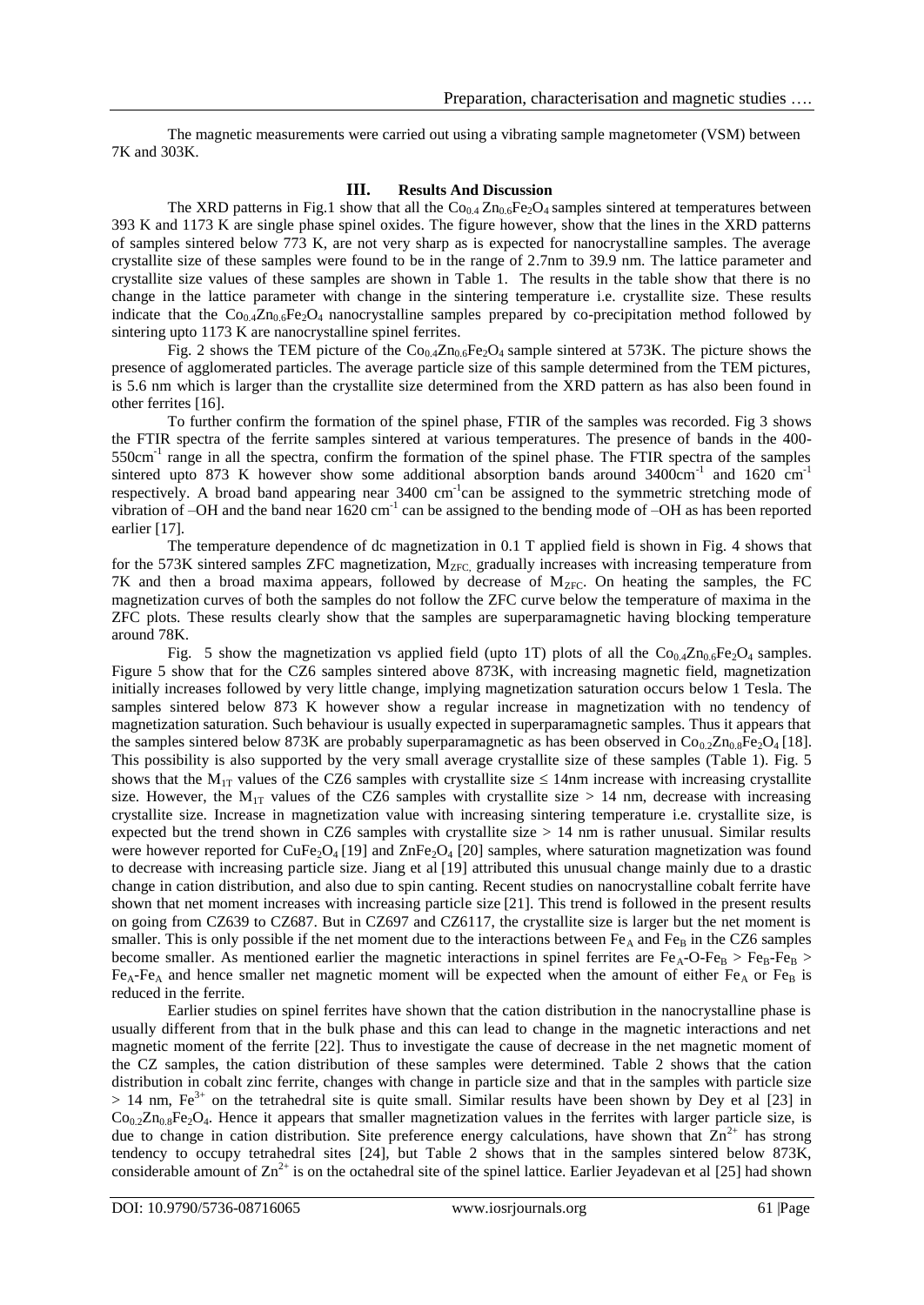that in manganese zinc ferrite, prepared by co-precipitation method and sintered at 373K, non magnetic zinc ions occupy tetrahedral and octahedral sites randomly. Thus it appears that in the present studies, change in magnetization of the samples sintered at different temperatures is due to random distribution of the non magnetic  $\text{Zn}^{2+}$  ion on both tetrahedral and octahedral sites of the spinel lattice and this affects the magnetic properties of the samples. Thus it may be concluded that the anomalous change in magnetization values with change in particle size is mainly due to a change in the distribution of  $Zn^{2+}$  on the octahedral and tetrahedral sites of the spinel lattice.



Fig. 1 A. XRD patterns of  $Co_{0.4}Zn_{0.6}Fe_2O_4$  samples sintered at a) 393K, b) 573K, c) 673K, d) 773K, e) 873K, f) 973K and g) 1173K.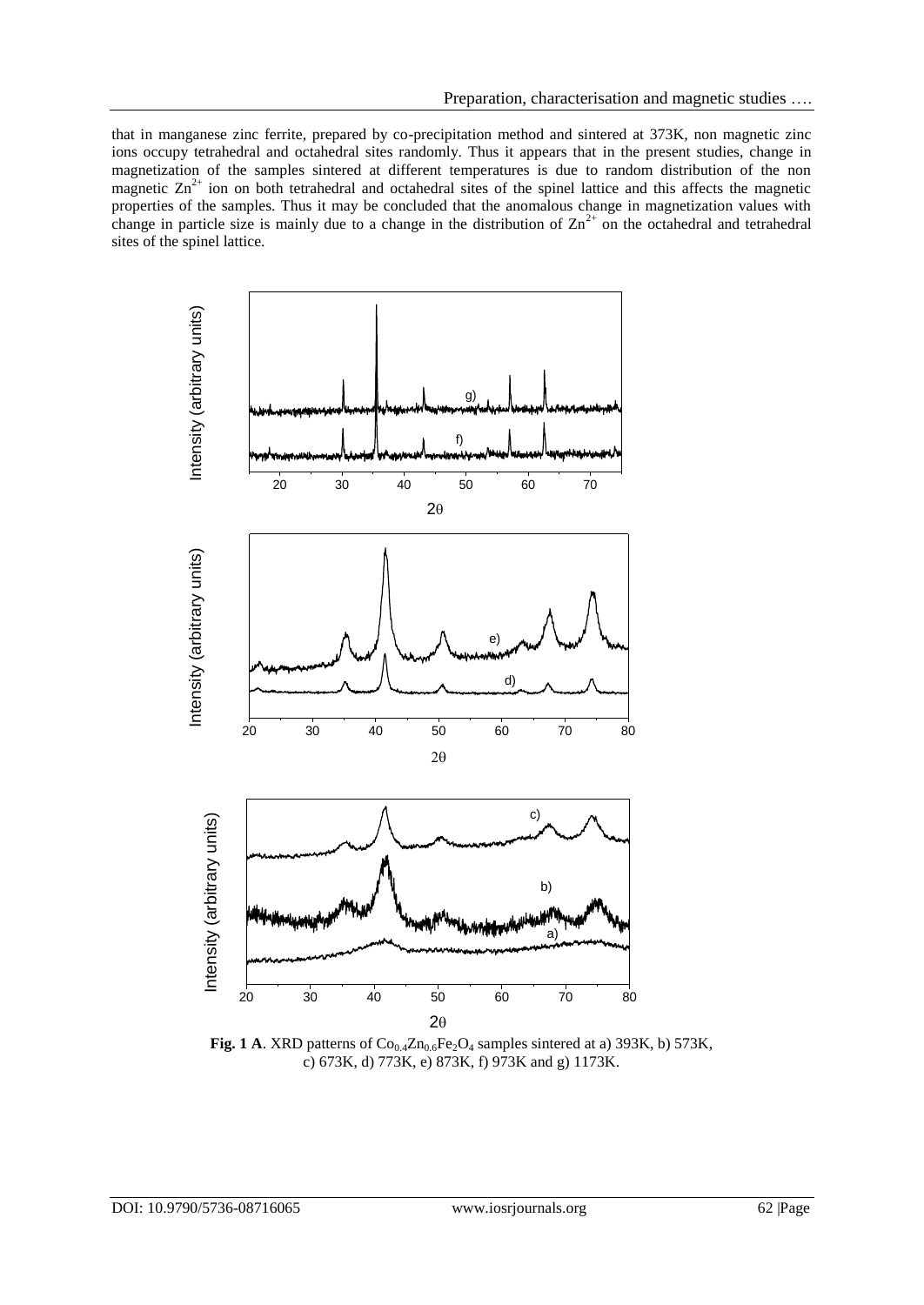Preparation, characterisation and magnetic studies ….



 $1 \overline{\text{cm} = 14 \text{ nm}}$ **Fig. 2**. TEM picture and electron diffraction pattern of  $Co_{0.4}Zn_{0.6}Fe_2O_4$  sample sintered at 573K



Fig. 3 FTIR spectra of  $Co_{0.4}Zn_{0.6}Fe_2O_4$  samples sintered at a) 393K, b) 773K, c) 873K and d) 973K



Fig. 4. Zero field cooled (ZFC) and field cooled (FC) magnetization plots  $Co_{0.4}Zn_{0.6}Fe_2O_4$  sample sintered at 573K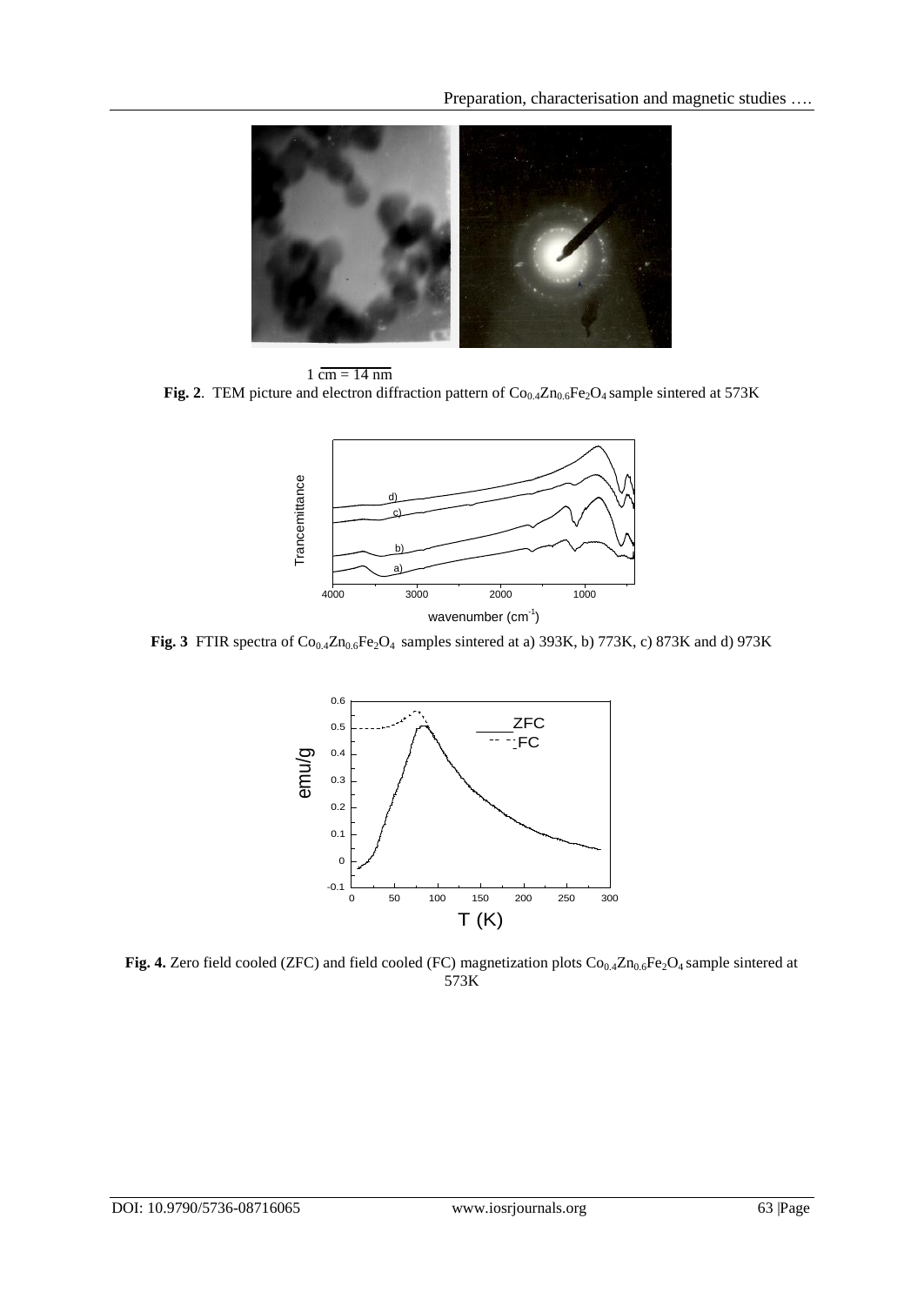

**Fig.5** Variation of magnetization with the applied magnetic field of  $Co<sub>0.4</sub>Zn<sub>0.6</sub>Fe<sub>2</sub>O<sub>4</sub> sintered samples.$ 

**TABLE**

**Table 1**: Code name, chemical composition, sintering temperature, lattice parameter and crystallite size of  $Co<sub>0.4</sub>Zn<sub>0.6</sub>Fe<sub>2</sub>O<sub>4</sub> samples.$ 

| Code names | Sintering temperature $(K)$ | Lattice parameter $(A)$ | Crystallite size (nm) |
|------------|-----------------------------|-------------------------|-----------------------|
| CZ639      | 393                         | 8.42                    |                       |
| CZ657      | 573                         | 8.42                    | ້                     |
| CZ667      | 673                         | 8.41                    | 5.8                   |
| CZ677      | 773                         | 84                      |                       |
| CZ687      | 873                         | 8.41                    | 14.2                  |
| CZ697      | 973                         | 8.41                    | 37.9                  |
| CZ6117     | 172                         | 8.42                    | 39.9                  |

**Table 2** Code name, and cation distribution of nanocrystalline  $\text{Co}_{0.4}\text{Zn}_{0.6}\text{Fe}_{2}\text{O}_{4}$  samples

| Code name of the samples | Cation distribution                                                                                           |
|--------------------------|---------------------------------------------------------------------------------------------------------------|
|                          |                                                                                                               |
| CZ677                    | $Co0.208Zn0.240Fe0.552[Co0.192Zn0.360Fe1.448]O4$                                                              |
| CZ687                    | $Co_{0.340}Zn_{0.270}Fe_{0.390}$ [Co <sub>0.060</sub> Zn <sub>0.330</sub> Fe <sub>1.610</sub> ]O <sub>4</sub> |
| CZ697                    | $Co0.192Zn0.530Fe0.278[Co0.208Zn0.070Fe1.722]O4$                                                              |
| CZ6117                   | $Co0.162Zn0.550Fe0.288[Co0.238Zn0.050Fe1.712]O4$                                                              |

## **IV. Conclusion**

From these results it may be concluded that nanocrystalline  $Co_{0.4}Zn_{0.6}Fe_{2}O_{4}$  ferrite samples prepared by co- precipitation method and sintered below 873K are superparamagnetic in nature and show a blocking temperature in the ZFC/FC plots. In the  $Co_{0.4}Zn_{0.6}Fe_2O_4$  nanocrystalline samples having very small particle size,  $Zn^{2+}$  is distributed between the octahedral and tetrahedral sites of the spinel lattice. With change in the crystallite size however, cation distribution of the spinel ferrite changes resulting in an anomalous change in magnetization.

#### **References**

- [1]. N. N. Greenwood "Ionic Crystals, Lattice Defects and Non-stoichiometry", Butterworths, London; 1968 (9) p. 92.
- [2]. P.G. Bercoff, H.R.Bertorello, Exchange constants and transfer integrals of spinel ferrites. J. Magn. Magn. Mater. 1997; 169, 314.
- [3]. U.Bhattacharya, V.S. Darshane, Spin glass behaviour of the system CoFe<sub>2-x</sub>Ga<sub>x</sub>O<sub>4</sub>. J.Mater.Chem. 1993; 3, 299.
- [4]. H. H. Hamdeh, J.C. Ho, S.A.Oliver, R.J. Willey, G. Oliveri, G. Busca, Magnetic properties of partially inverted Zinc ferrite aerogel powders. J. Appl. Phys. 1997; 81, 1851.
- [5]. S.N. Okuno, S. Hashimoto, K. Inomata, S. Morimoto, A. Ito, Two spin freezing behaviour in concentrated amorphous ferrite oxides. J. Appl. Phys. 1997; 69, 5072.
- [6]. W. F.Pong, Y.K. Chang, M. H. Su, P.K. Tseng, H.J Lin, G.H. Ho, K. L. Tsang, C. T.Chen, Magnetic orientation of Ni in Zn-Ni ferrites studied by soft X-ray magnetic circular dichroism. Phys. Rev. B. 1995; 55, 11409.
- [7]. M. Zheng, X. C. Wu, B. S. Zou, Y. J Wang, Magnetic properties of nanosized MnFe<sub>2</sub>O<sub>4</sub> particles. J. Magn. Mag. Mater. 1998; 183,152.
- [8]. J. L.Dorman, D. Fiorani, (Eds) "Magnetic properties of fine particles", North Holand, Amsterdam, 1992.